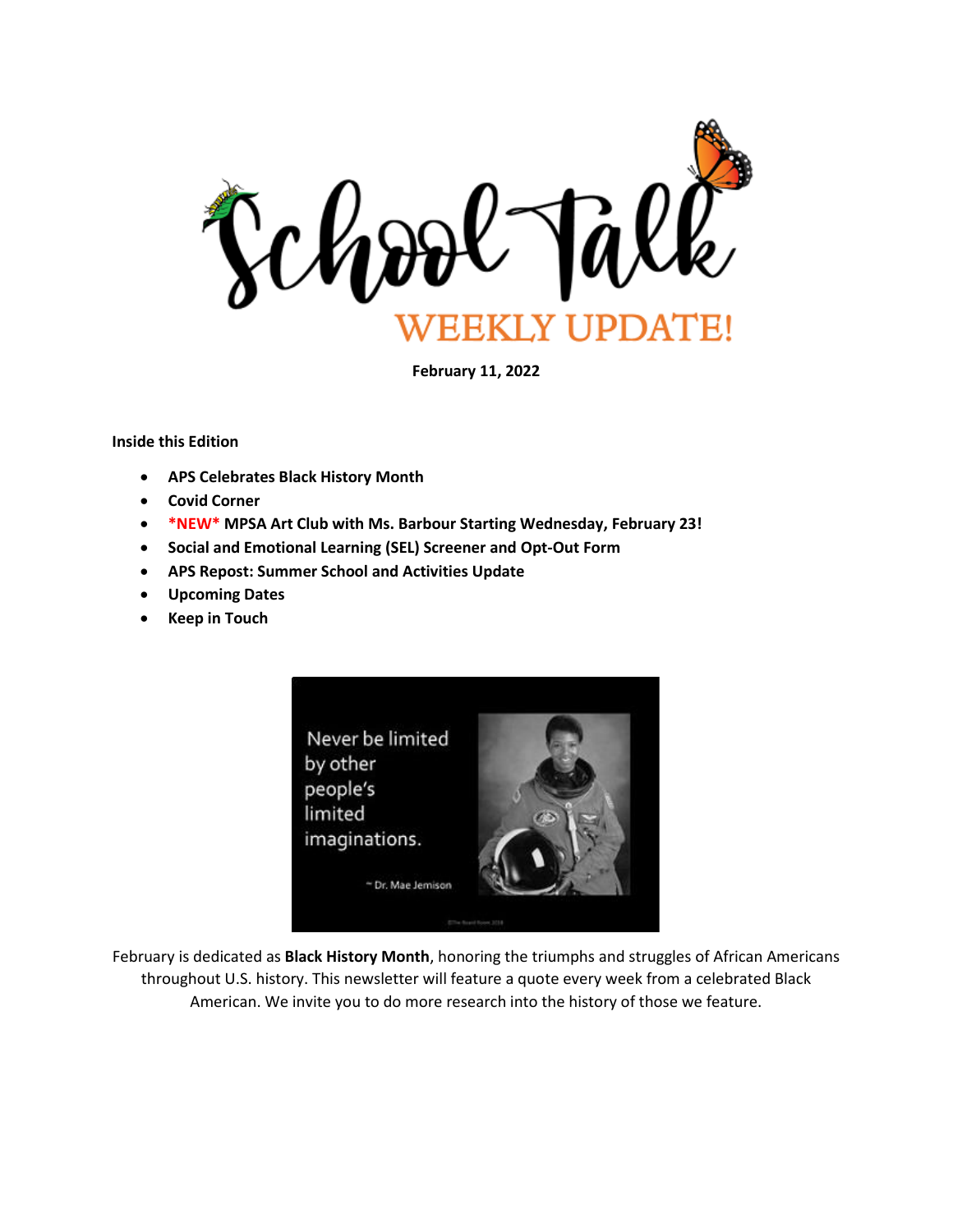# **APS Celebrates Black History Month**

Throughout February, APS is celebrating Black History Month. This year, we are celebrating the history of our schools in a four-part video series, "Halls Hill," recognizing one of Arlington's oldest neighborhoods. Last week we showed you the walls built to segregate neighborhoods in Arlington. This week, we're taking you in[-depth with the history of Langston School.](http://track.spe.schoolmessenger.com/f/a/SNwbL830ONsQVEaSm5Q1oQ~~/AAAAAQA~/RgRj59sLP0QpaHR0cHM6Ly93d3cuYXBzdmEudXMvYmxhY2staGlzdG9yeS1tb250aC9XB3NjaG9vbG1CCmIFi6cGYi4DYJJSGWplbm5pZmVyLmdvbnphZ2FAYXBzdmEudXNYBAAAAAE~)

# **Covid Corner**

#### **Covid19 Antigen Home Test Kits Have Been Distributed**

Covid19 Antigen Home Test Kits were sent home with each child yesterday. Each kit includes two tests and is for home use should symptoms arise. If your child did not give the test kit to you directly, please check their backpack to keep the kit at home. If you do not wish to use them, please return the UNUSED kit with your child, and ask them to drop it off at the front office.

### **Registration Required for Weekly In-School Covid Surveillance Testing**

Over the past several weeks, APS has been working with the Virginia Department of Health (VDH) to address challenges with CIAN Diagnostics. VDH has advised APS to transition to a new provider, Aegis Solutions. Aegis will begin providing the weekly in-school COVID testing on Mon, Feb. 14. Families already opted in with CIAN received a text and email with a link to update their consent. [Families](http://track.spe.schoolmessenger.com/f/a/Jea19Askyp6zC9VP5hvBXA~~/AAAAAQA~/RgRj59sLP0RUaHR0cHM6Ly93d3cuYXBzdmEudXMvc2Nob29sLXllYXItMjAyMS0yMi9oZWFsdGgtc2FmZXR5LWluZm9ybWF0aW9uL2NvdmlkLTE5LXRlc3RpbmcvVwdzY2hvb2xtQgpiBYunBmIuA2CSUhlqZW5uaWZlci5nb256YWdhQGFwc3ZhLnVzWAQAAAAB)  [wishing to opt-in can also complete the form online.](http://track.spe.schoolmessenger.com/f/a/Jea19Askyp6zC9VP5hvBXA~~/AAAAAQA~/RgRj59sLP0RUaHR0cHM6Ly93d3cuYXBzdmEudXMvc2Nob29sLXllYXItMjAyMS0yMi9oZWFsdGgtc2FmZXR5LWluZm9ybWF0aW9uL2NvdmlkLTE5LXRlc3RpbmcvVwdzY2hvb2xtQgpiBYunBmIuA2CSUhlqZW5uaWZlci5nb256YWdhQGFwc3ZhLnVzWAQAAAAB)

#### **Test-to-Stay Program Starts on Monday**

Reminder that free, proctored testing for eligible students identified as close contacts will be provided at Syphax on school days, starting Monday from 2:30-7 p.m. The VDH [Test-to-Stay program](http://track.spe.schoolmessenger.com/f/a/KCOzq9cjivPRtk465eHjqw~~/AAAAAQA~/RgRj5Rx6P0RYaHR0cHM6Ly93d3cuYXBzdmEudXMvc2Nob29sLXllYXItMjAyMS0yMi9oZWFsdGgtc2FmZXR5LWluZm9ybWF0aW9uL3Rlc3QtdG8tc3RheS1wcm9ncmFtL1cHc2Nob29sbUIKYgH66ANimG06KFIZamVubmlmZXIuZ29uemFnYUBhcHN2YS51c1gEAAAAAQ~~) helps keep students who are not up-to-date on their COVID vaccinations in school if they are identified as close contacts, as long as they are asymptomatic and test negative for five days following the exposure. Close contacts exposed on or after Mon, Feb. 14, 2022, will be eligible for the test-to-stay program; students exposed prior to that date are not eligible and should complete their 5-day quarantine. As a reminder, students who are up-to-date on their vaccinations are exempt from quarantine if they have no symptoms and wear a mask consistently. [Guidance is available online.](http://track.spe.schoolmessenger.com/f/a/Rn6-oNMccm2gwCubXE2rDg~~/AAAAAQA~/RgRj5Rx6P0RoaHR0cHM6Ly93d3cuYXBzdmEudXMvc2Nob29sLXllYXItMjAyMS0yMi9oZWFsdGgtc2FmZXR5LWluZm9ybWF0aW9uL2NvbnRhY3QtdHJhY2luZy1xdWFyYW50aW5lLWlzb2xhdGlvbi9XB3NjaG9vbG1CCmIB-ugDYphtOihSGWplbm5pZmVyLmdvbnphZ2FAYXBzdmEudXNYBAAAAAE~)

### **\*NEW\* MPSA Art Club with Ms. Barbour Starting Wednesday, February 23!**

Starting **Wednesday, February 23rd**, MPSA Art Teacher, **Ms. Barbour** is hosting a free after school program for 3<sup>rd</sup> to 5<sup>th</sup> graders interested in exploring art. This will take place Wednesdays until April 6<sup>th</sup> excluding Early Release Days. The club will meet from 3:45 – 4:45 PM. Please note: No late bus is available. Children attending Extended Day will be excused to Extended Day. Students must be picked up at Door 1 (by the main office) promptly at 4:45 PM. Space is limited 14 students. **[Register here](https://forms.gle/6tuo9JPD9gacCDDV9)** to express your child's interest.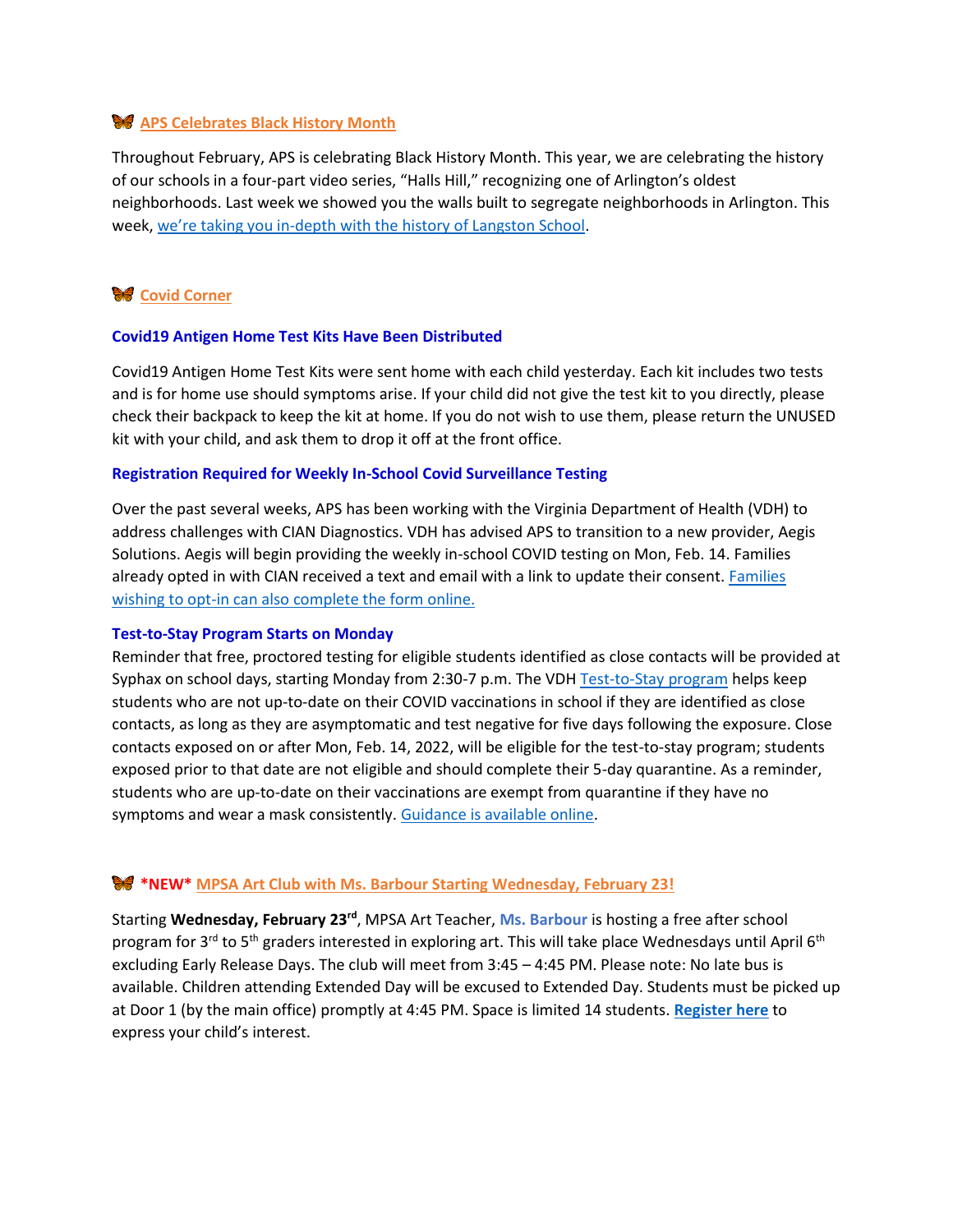## **Social and Emotional Learning (SEL) Screener and Opt-Out Form**

Arlington Public Schools (APS) has contracted with Panorama to conduct a Social-Emotional Universal Screener for our students in Grades 3-12. The purpose of this survey is to help APS identify, report, and address all student's social-emotional and academic needs. Students will be participating in this online survey once during a three-week window starting on March 21 through April 8 through schools will set specific dates for screening in each class.

Panorama's SEL Universal Screener is aligned with the Collaborative for Academic, Social, and Emotional Learning (CASEL) five SEL competencies which include self-awareness, self-management, social awareness, relationship skills, and responsible decision-making. The SEL screener will allow students to reflect and report on their own skills and experiences, as well as their feelings of belonging, feelings about their school environment, and mood. These factors are critical to positive academic, social, and emotional success.

SEL screener data 1) will provide an increased understanding of individual, classroom, school, and district needs, 2) identify students who might require or benefit from additional interventions or supports, 3) monitor progress and growth over time, 4) provide data to inform SEL program decisions and tiered systems of support, 5) drive equity, and 6) inform universal SEL supports.

Screener data will only be accessible to teachers, administrators, and staff with legitimate educational interests. Results will be maintained in secure files and databases accessible only to these individuals. Parents and guardians will receive an individualized report regarding their student's screener results following each assessment window. School staff will be available to discuss results with families on planned support.

If you do not wish for your child to participate in the SEL screener, please complete form by **Mon, Feb. 14** by clicking on the following opt-out form which allows you to fill and submit electronically: [https://survey.k12insight.com/r/SEL.](https://survey.k12insight.com/r/SEL)

To learn more about the SEL Universal Screener, we invite you to visit APS SEL Universal Screener webpage at [Panorama's Social Emotional Learning Survey](https://www.apsva.us/student-services/social-emotional-learning/panorama-survey-development/). If you have additional questions or concerns, please contact your student's school counselor.

# **APS Repost: Summer School and Activities Update**

APS will hold our virtual Summer Activities Fair Wed, **Feb. 16**, providing families information about [Summer School](http://track.spe.schoolmessenger.com/f/a/TvLSFGp7fuxvkui_AsP32Q~~/AAAAAQA~/RgRj5Rx6P0QjaHR0cHM6Ly93d3cuYXBzdmEudXMvc3VtbWVyLXNjaG9vbC9XB3NjaG9vbG1CCmIB-ugDYphtOihSGWplbm5pZmVyLmdvbnphZ2FAYXBzdmEudXNYBAAAAAE~) and the camps and enrichment activities available through Arlington Dept. of Parks and Recreation and other local providers. [Full details online](http://track.spe.schoolmessenger.com/f/a/ntgBt5h0-0Y4q4666MUwgA~~/AAAAAQA~/RgRj5Rx6P0QgaHR0cHM6Ly93d3cuYXBzdmEudXMvc3VtbWVyZmFpci9XB3NjaG9vbG1CCmIB-ugDYphtOihSGWplbm5pZmVyLmdvbnphZ2FAYXBzdmEudXNYBAAAAAE~)